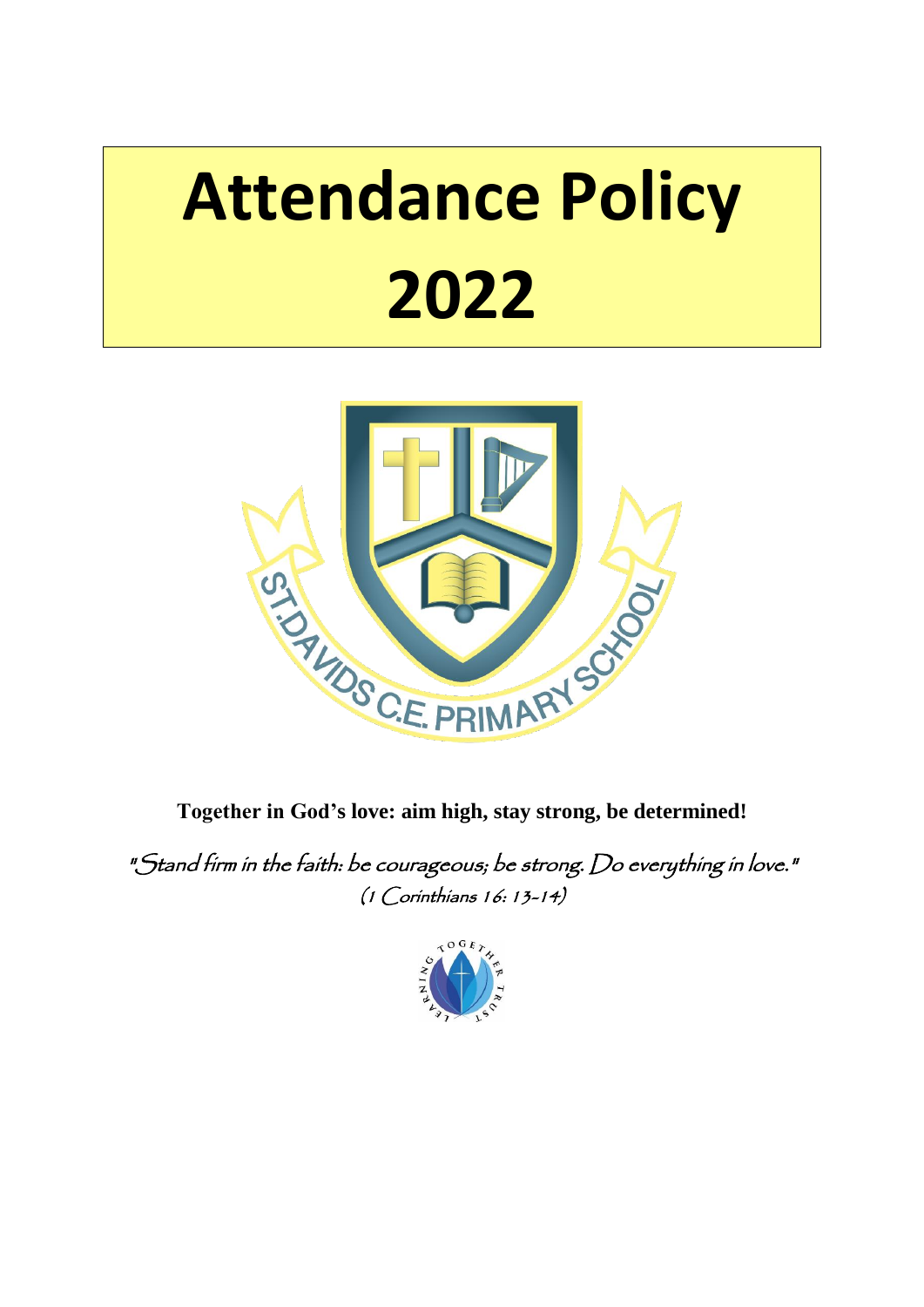#### **Rationale**

St. David Haigh and Aspull C.E. Primary School is committed to providing a full and efficient education to all pupils and embraces the concept of equal opportunities for all.

We will endeavour to provide an environment where all pupils feel valued and welcome.

For a child to reach their full educational achievement, a high level of school attendance is essential. We will consistently work towards a goal of 100% attendance for all children. Every opportunity will be used to convey to pupils and their parents or carers the importance of regular and punctual attendance.

School attendance is subject to various Education Laws and this school attendance policy is written to reflect these laws and the guidance produced by the Department for Education.

Each year the school will examine its attendance figures and set attendance targets. These will reflect both National and Wigan attendance figures.

The school will review its systems for improving attendance at regular intervals to ensure that it is achieving its set goals.

This policy will contain within it the procedures that the school will use to meet its attendance targets.

#### **School Procedures**

Any child who is absent from school at the morning or afternoon registration period must have their absence recorded as being authorised, unauthorised or as an approved educational activity (attendance out of school). Only the Executive Headteacher or a member of staff acting on their behalf can authorise absence. If there is no known reason for the absence at registration, then the absence must be recorded in the first instance as unexplained, if the absence is still unexplained after a 2-week period, this will be changed to unauthorised.

#### **Lateness**

The classroom doors open at **8.45am** and the class teacher is responsible for manually documenting the morning registration, which closes at **9.00am.**

If a child is absent, the class teacher will leave the register blank and the appropriate authorised absence code will be entered by the administration officer.

Pupils arriving after the close of registration **must** report to the school office. Pupils arriving before **9.30am** will be treated, for statistical purposes, as present, but will be coded as Late (before registers close).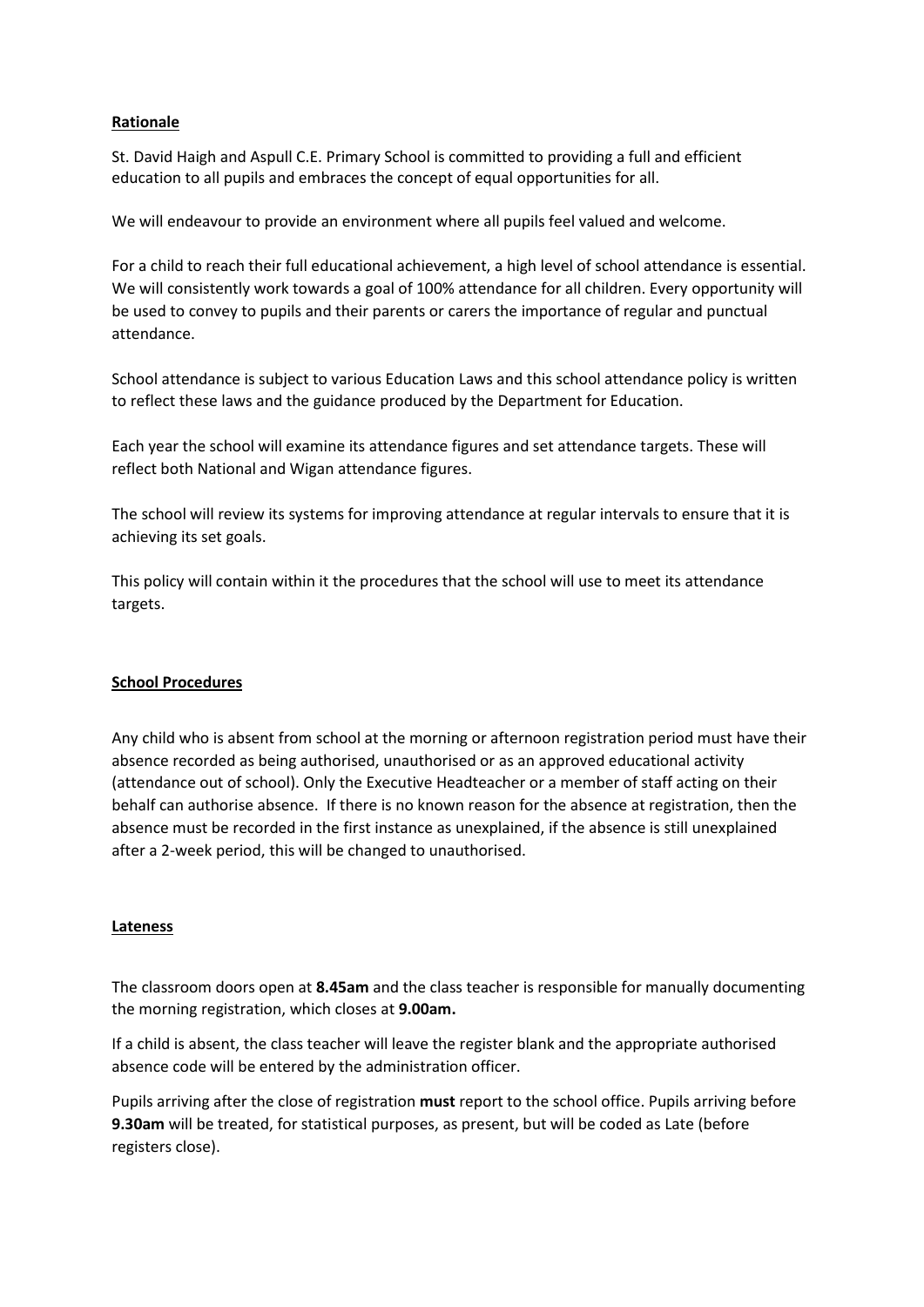Pupils arriving late after **9.30am** will be marked as U (after registration closes), unauthorised absence.

Pupils arriving from a medical appointment will be given a 'medical mark'. A medical mark is an authorised absence but does affect the pupils' overall attendance percentage.

The afternoon registration will be at **1.00pm** and will close five minutes later, **1.05pm**. The class teacher is responsible for manually recording the correct mark.

Continuous lateness is monitored by the Executive Headteacher, during each half term. A letter (Appendix 1a) will be sent to all parents and carers, whose child has a high number of late sessions (five or more), during a half term. If lateness improves, no further action will be taken. If the number of late sessions continues, and parents and carers have not been in contact with school, the Executive Headteacher will request a meeting with parents and carers to establish the reason for lateness, and to offer support.

#### **First Day Absence**

Parents and carers should keep children at home if they are acutely unwell. School should be notified, either in person, by telephone or by email, as soon as practical, on the first day of absence.

Parents/carers are required to notify school on the fourth day, if the child is still unwell.

If the school has not been informed of a child's absence on the first day of absence, a telephone call to the child's parents/carers will be made by the administration officer before 10.30 am, to ensure they are absent with their permission, and to establish the reason for absence.

The telephone call will only be made once further clarification has been sought from the appropriate class teacher. This is to ensure that a child arriving after registration has not slipped into class without first reporting to the school office. The class teachers will ask late comers if they have reported to the school office, and if not, arrange for the administration officer to be informed.

If there is no answer on either parent's contact numbers, a message will be left for them by the administration officer, stating why they are calling and asking them to contact the school as soon as possible.

If the child does not attend school the following day, and parents/carers have not contacted school, the administration officer will contact **all** of the named contacts for the child and send an email requesting an urgent telephone conversation.

For safeguarding reasons, if the child does not attend school on the third day of the absence and parents/carers have not contacted school, a home visit will be arranged. If, after a home visit, no reason for the absence has been established, school may request a police welfare check.

If, after five school days, the child does not attend school and there has been no communication with parents/carers, school will complete and submit a 'Child Missing in Education' Form.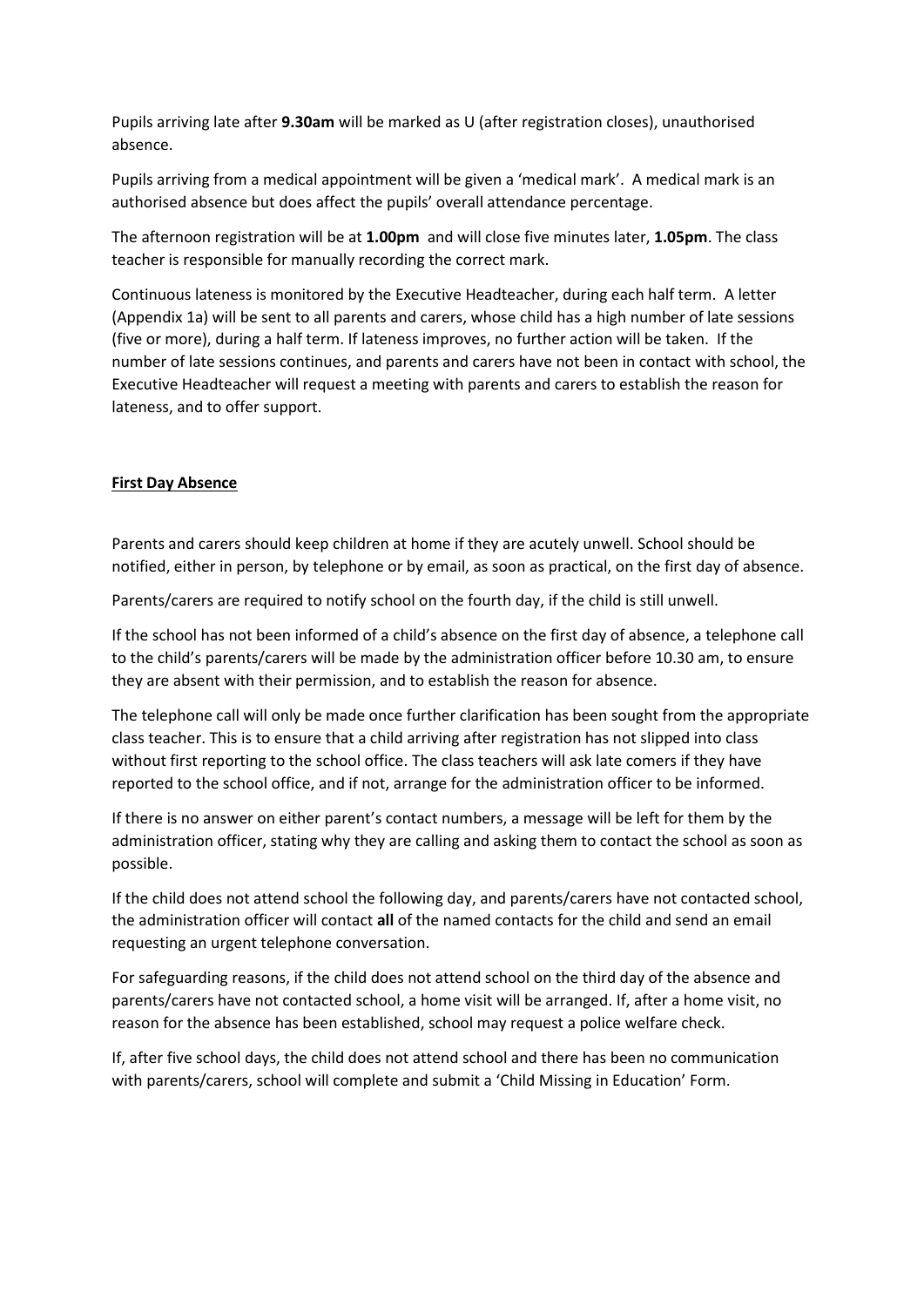### **Persistent Absence (defined in legislation as 10% or more absences; either authorised or unauthorised)**

A child who is persistently absent is at risk of failing to achieve their full potential within the school environment. Any pupil with attendance below 90% will be closely monitored and appropriate interventions will be implemented to raise attendance above the Persistent Absence threshold.

This initially will include parents/carers receiving a **'white letter'** (Appendix 1b), stating their child's attendance figure (below 90%) for up to that half term and an attendance certificate will be enclosed.

The attendance of children with attendance below 90% will be carefully monitored throughout the following half term.

If attendance improves and the cumulative attendance is above 90% at the end of the following term, parents/carers will receive a **'green letter'** (Appendix 1c).

If attendance improves, but the cumulative attendance remains below 90% at the end of the following term, parents/carers will receive a **'yellow letter'** (Appendix 1d).

If attendance does not improve and remains below 90%, parents/carers will receive a **'red letter'** (Appendix 1e), and will be contacted by school to discuss how they can be supported to improve their child's attendance.

#### **Frequent Absence**

It is the responsibility of the relevant school attendance staff to be aware of and bring attention to any emerging attendance concerns.

In cases where a pupil begins to develop a pattern of absences, the school will try to resolve the problem with parents and carers. If this is unsuccessful, school may open an Early Help, which parents/carers will be invited to attend, and attendance targets set and reviewed.

If attendance remains a concern, school will contact Startwell, who may offer family support.

Where attendance and punctuality are a concern, absences will only be authorised with proof of any illness or appointments requiring time away from school.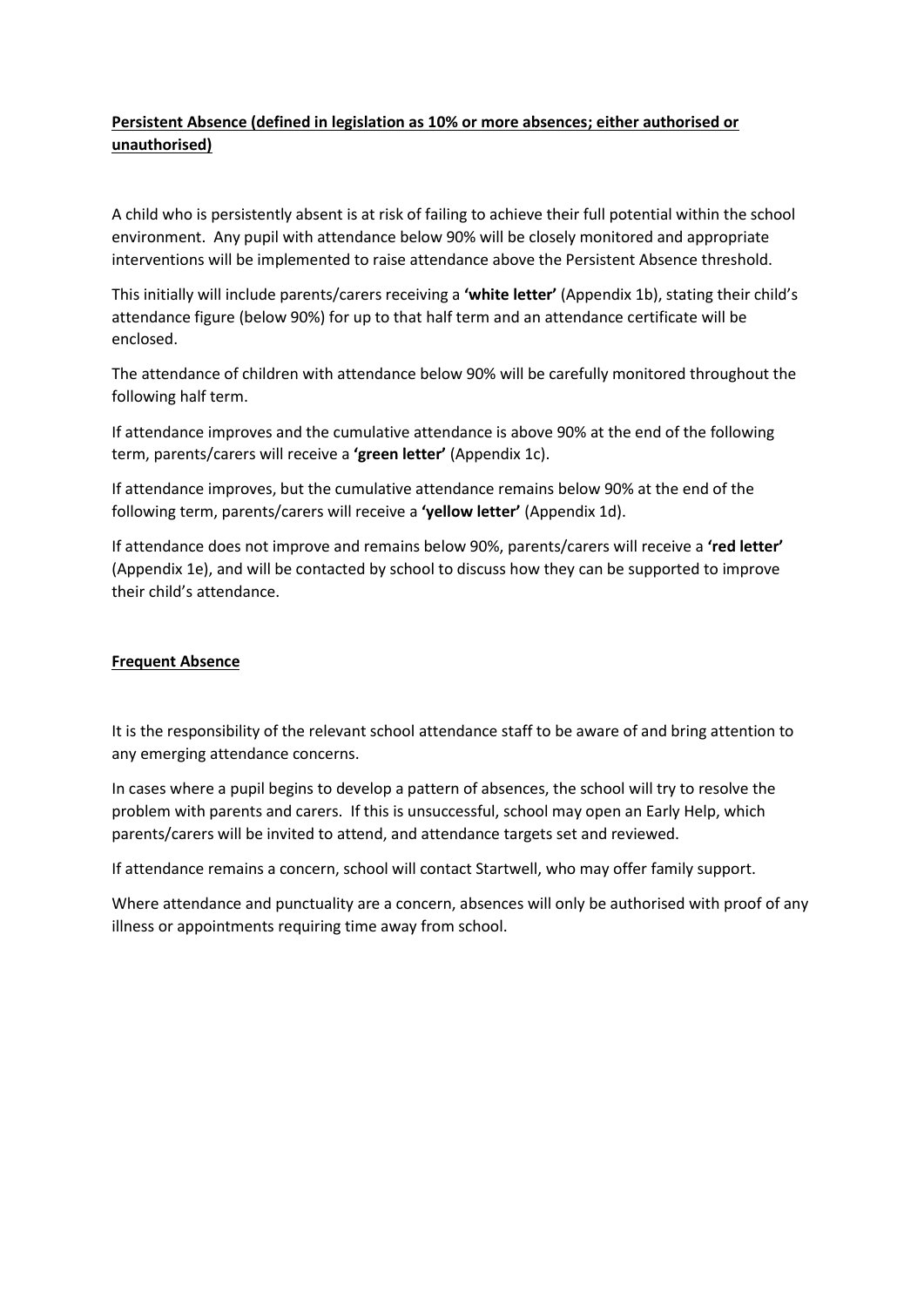#### **Welcome Back**

It is important that on return from an absence, that all pupils are made to feel welcome. This should include ensuring that the pupil is helped to catch up on missed work and brought up to date on any information that has been passed to the other pupils.

#### **Absence Notes/Emails**

Notes and emails received from parents explaining absence will be kept for the remainder of the academic year. If there are attendance concerns about a specific pupil, then the notes will need to be retained for a longer period in case they are required further investigation.

#### **Medical Appointments**

Parents/carers may request to take children out of school for medical appointments. Routine appointments such as GP, dentist and optician appointments should be made outside of school hours, where possible.

#### **Holidays in Term Time**

Term time holidays and extended leave are not allowed and will not be authorised as stated in the Education (Pupil Registration) (England) (Amendment) Regulations 2013.

The school will only grant leave of absence in exceptional circumstances that are not related to holidays.

Parents/carers must complete a **'Leave of Absence in Term Time Request Form'** (Appendix 2), which is on the school website, to the Executive Headteacher in good time (at least 6 weeks before a planned absence) to request permission to take their child out of school during term time. The 6 week time period is necessary in order for the school to give due consideration to the request.

If the request is denied, school will inform the parent/carer of the reason by letter (Appendix 3). If the parent/carer chooses to continue with the planned absence, it will be recorded as an **unauthorised absence** and could result in a penalty notice.

In the rare circumstances when the Executive Headteacher is satisfied that there are genuine reasons for an absence, they will determine the number of days a child can be away from school and the leave will be granted as **authorised** (Appendix 4).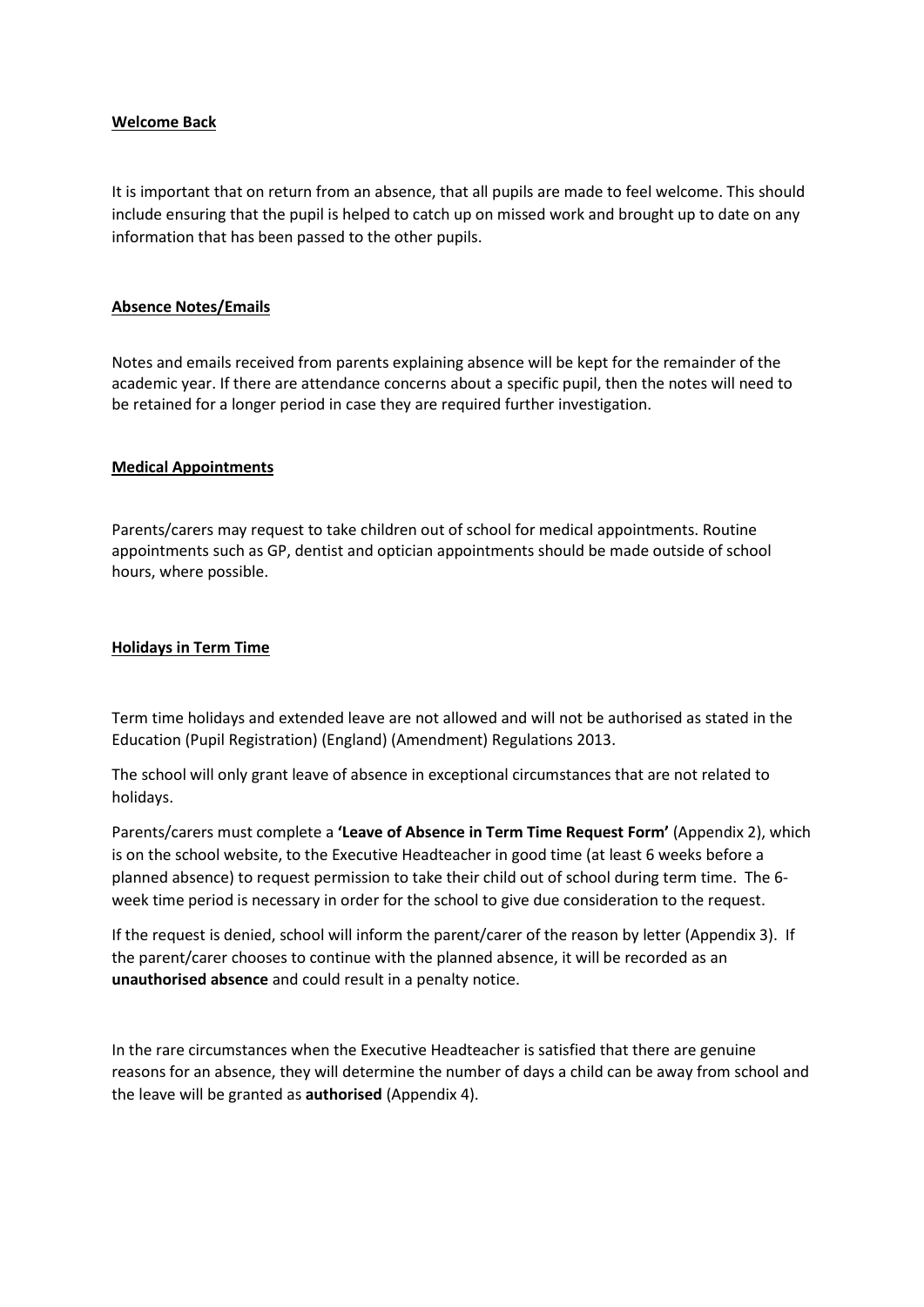#### **Penalty Notices**

Wigan LA are informed of unauthorised absences by school and will take appropriate action, which may include issuing Fixed Penalty Notices to parents/carers or court action. Parents/carers are informed of the criteria for Education Penalty Notices at the beginning of each school year (Appendix 5).

Section 23 of the Anti-Social Behaviour Act 2003 empowers designated LA officers, Headteachers and the Police to issue penalty notices in cases of unauthorised absences from school. The Education (Penalty Notices) (England) Regulations 2004 came in to force on 27 February 2004) and were amended in the Education (Penalty Notices) (England) (Amendment) Regulations 2013.

A Penalty Notice may be issued if a child falls within one or more of these categories within a 12 week period:

- 10 sessions (5 days) of unauthorised absence with under 90% attendance
- 20 sessions (10 days) of unauthorised absence
- persistently arrives late for school after the close of registration

#### **Attendance Awards**

Attendance awards are given for 100% attendance each term and children receive a reward (book voucher) for 100% attendance during the full academic year.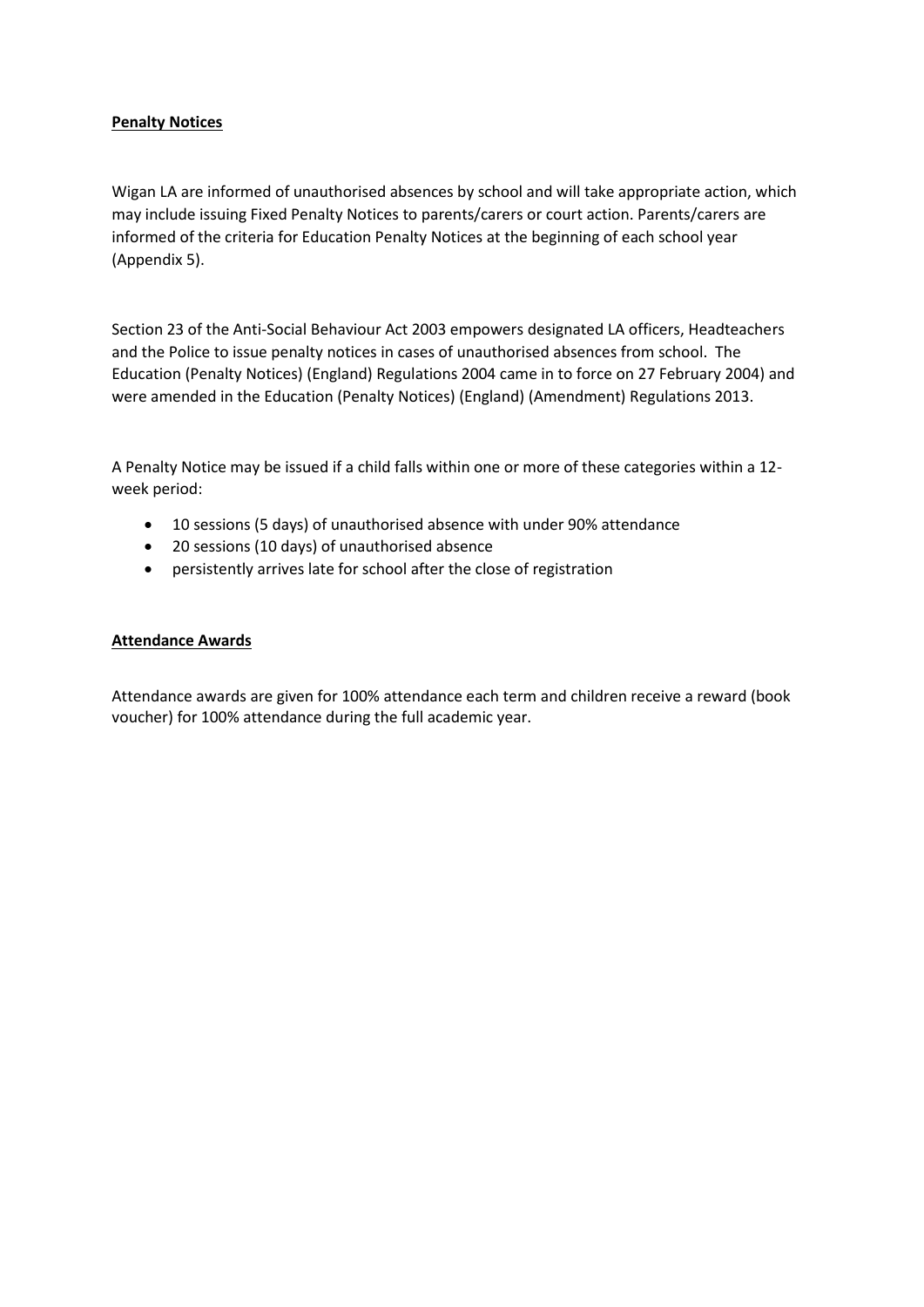# **The registration system**

The School will use manual paper registers and a computerised system for keeping the school attendance records.

# **The following national codes will be used to record attendance information:**

| <b>CODE</b>               | <b>DESCRIPTION</b>                                                                      | <b>MEANING</b>                      |  |  |
|---------------------------|-----------------------------------------------------------------------------------------|-------------------------------------|--|--|
|                           | Present (AM)                                                                            | Present                             |  |  |
|                           | Present (PM)                                                                            | Present                             |  |  |
| $\, {\bf B}$              | Educated off site (NOT Dual registration)                                               | <b>Approved Education Activity</b>  |  |  |
| $\mathbf c$               | Other Authorised Circumstances (not covered by<br>another appropriate code/description) | Authorised absence                  |  |  |
| D                         | Dual registration (i.e. pupil attending other<br>establishment)                         | <b>Approved Education Activity</b>  |  |  |
| E                         | Excluded (no alternative provision made)                                                | Authorised absence                  |  |  |
| F                         | Extended family holiday (agreed)                                                        | Authorised absence                  |  |  |
| G                         | Family holiday (NOT agreed or days in excess of<br>agreement)                           | Unauthorised absence                |  |  |
| н                         | Family holiday (agreed)                                                                 | Authorised absence                  |  |  |
| ı                         | Illness (NOT medical or dental etc. appointments)                                       | Authorised absence                  |  |  |
| J                         | Interview                                                                               | <b>Approved Education Activity</b>  |  |  |
| L                         | Late (before registers closed)                                                          | Present                             |  |  |
| M                         | Medical/Dental appointments                                                             | Authorised absence                  |  |  |
| N                         | No reason yet provided for absence                                                      | Unauthorised absence                |  |  |
| $\mathbf{o}$              | Unauthorised absence (not covered by any other<br>code/description)                     | Unauthorised absence                |  |  |
| $\boldsymbol{\mathsf{P}}$ | Approved sporting activity                                                              | <b>Approved Education Activity</b>  |  |  |
| $\mathsf R$               | Religious observance                                                                    | Authorised absence                  |  |  |
| $\mathsf{S}$              | <b>Study leave</b>                                                                      | Authorised absence                  |  |  |
| T                         | Traveller absence                                                                       | Authorised absence                  |  |  |
| U                         | Late (after registers closed)                                                           | Unauthorised absence                |  |  |
| $\mathbf v$               | <b>Educational visit or trip</b>                                                        | <b>Approved Education Activity</b>  |  |  |
| W                         | Work experience                                                                         | <b>Approved Education Activity</b>  |  |  |
| X                         | Untimetabled sessions for non-compulsory school-age<br>pupils                           | Not counted in possible attendances |  |  |
| Y                         | <b>Enforced closure</b>                                                                 | Not counted in possible attendances |  |  |
| $\mathbf{Z}$              | Pupil not yet on roll                                                                   | Not counted in possible attendances |  |  |
| $\pmb{\sharp}$            | School closed to pupils                                                                 | Not counted in possible attendances |  |  |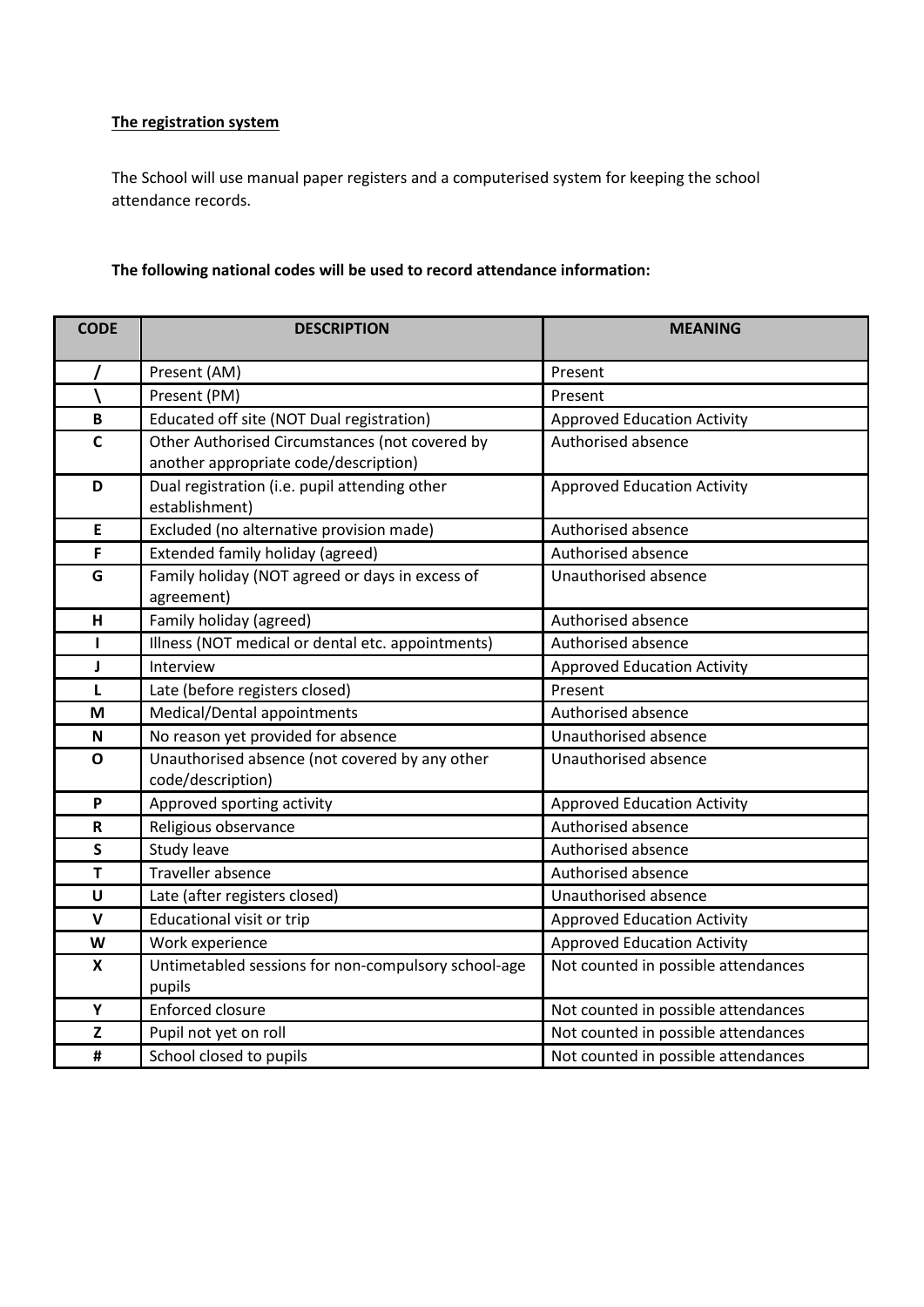## **NON-ATTENDANCE RELATED TO CORONAVIRUS**

| <b>CODE</b> | <b>DESCRIPTION</b>                                                                                                                        | <b>MEANING</b>                                                                                                                                                                                                                                                                                                                                        |  |  |
|-------------|-------------------------------------------------------------------------------------------------------------------------------------------|-------------------------------------------------------------------------------------------------------------------------------------------------------------------------------------------------------------------------------------------------------------------------------------------------------------------------------------------------------|--|--|
| <b>X01</b>  | Non-compulsory school age pupil not required to be<br>in school                                                                           | Non-compulsory school age children are not<br>expected to attend                                                                                                                                                                                                                                                                                      |  |  |
| <b>X02</b>  | Pupil self-isolating with coronavirus (Covid-19)<br>symptoms                                                                              | Pupils who are self-isolating because they<br>have symptoms of COVID-19 but they have<br>not yet had a positive test                                                                                                                                                                                                                                  |  |  |
| <b>X03</b>  | Not applicable for this academic year                                                                                                     |                                                                                                                                                                                                                                                                                                                                                       |  |  |
| <b>X04</b>  | Not applicable for this academic year                                                                                                     |                                                                                                                                                                                                                                                                                                                                                       |  |  |
| <b>X05</b>  | Pupil required to self isolate as part of quarantine<br>requirement (after arriving in the UK from a non-<br>exempt country or territory) | Pupils who are required to be in a quarantine<br>on arrival, in or return to, the UK.                                                                                                                                                                                                                                                                 |  |  |
| X06         | Pupil who is clinically extremely vulnerable if<br>shielding is advised                                                                   | Clinically extremely vulnerable people are no<br>longer advised to shield. However, this code<br>is used if shielding is advised nationally or in a<br>local area by DHSC, Public Health England<br>(PHE) or UK Health Security Agency. In this<br>scenario, pupils who are clinically extremely<br>vulnerable may be advised not to atend<br>school. |  |  |
| <b>X07</b>  | Pupil advised specifically not to attend school as<br>part of restrictions to education set out in<br>government advice                   | Pupils who as part of local or national<br>restrictions to education settings are<br>specifically advised not to attend school for<br>public health reasons related to COVID-19.                                                                                                                                                                      |  |  |
| <b>X08</b>  | Pupil not attending school in line with advice from<br>Directors of Public Health as part of outbreak<br>management                       | Pupils who are advised not to attend school,<br>for public health reasons, as part of formal<br>contingency planning (sometimes called<br>outbreak management) advice related to<br>COVID-19                                                                                                                                                          |  |  |
| X09         | Pupil required to self-isolate as a close contact of a<br>confirmed case                                                                  | Pupils who are advised to self-isolate by NHS<br>Test and Trace because they are not fully<br>vaccinated and are over the age of 18 years<br>and 6 months                                                                                                                                                                                             |  |  |
| <b>IX01</b> | Illness                                                                                                                                   | Pupils who are absent because of non-COVID-<br>19 related illness or sickness                                                                                                                                                                                                                                                                         |  |  |
| <b>IX02</b> | Illness confirmed case of coronavirus (COVID-190                                                                                          | Pupils who are absent because they have<br>tested positive for COVID-19                                                                                                                                                                                                                                                                               |  |  |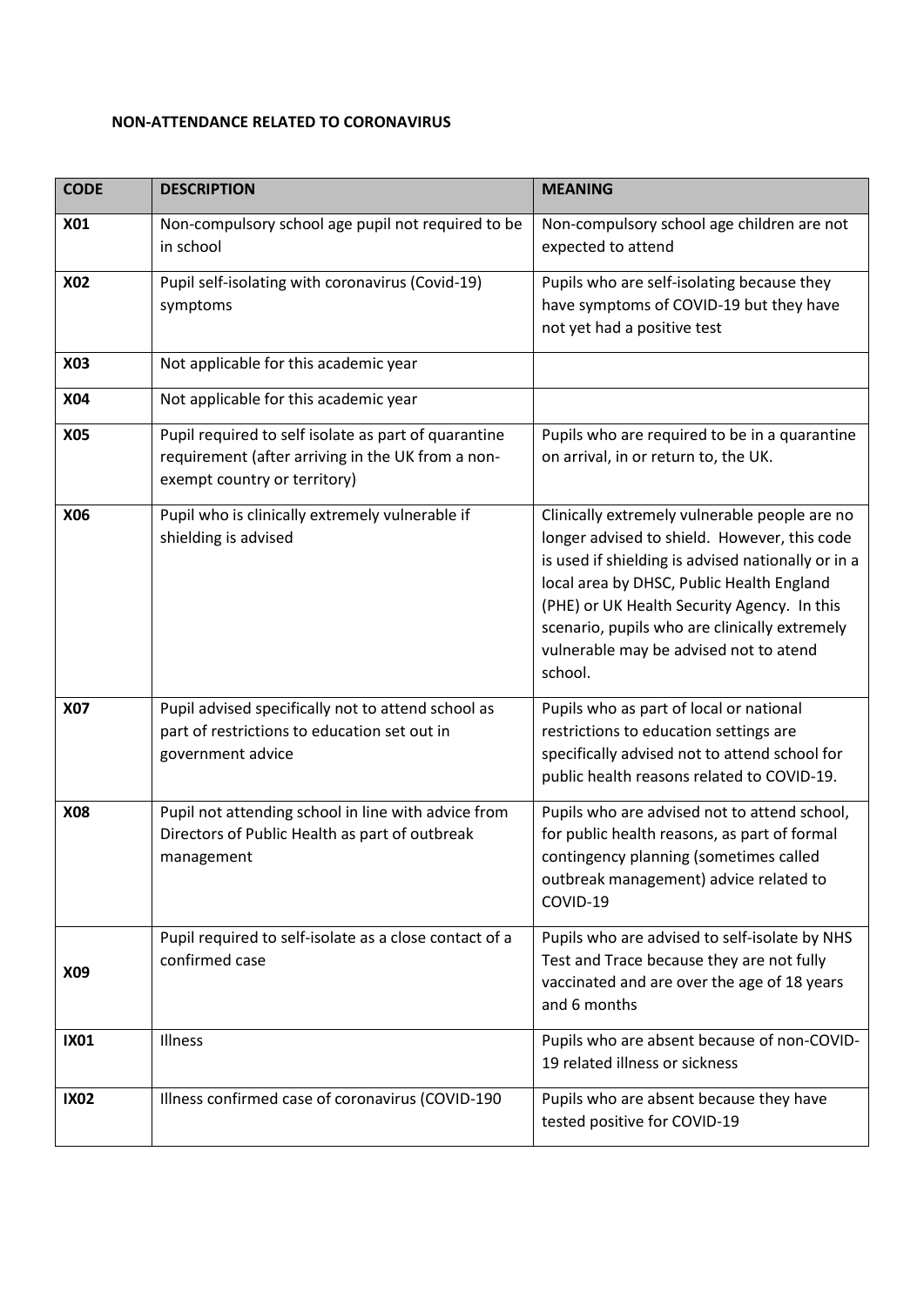#### **Categorisation of Absence**

**Any pupil who is on roll but not present in the school must be recorded within one of these categories**.

- 1. Unauthorised Absence
- 2. Authorised Absence
- 3. Approved Educational Activity

#### **1. Unauthorised absence**

This is for those pupils where no reason has been provided, or whose absence is deemed to be without valid reason. Unauthorised absences affect attendance figures.

#### **2. Authorised absence**

This is for those pupils who are away from school for a reason that is deemed to be valid under the Education Act 1996. Authorised absences also affect attendance figures.

#### **3. Approved Educational Activity**

This covers types of supervised educational activity undertaken off site but with the approval of the school.

#### **Note Pupils recorded in this category are deemed to be present for attendance returns purposes.**

This would include:

- **Work experience placements:**
- Field trips and educational visits;
- **Sporting activities;**
- **EXEDEN** Link courses or approved education off site;
- **Most types of dual registration.**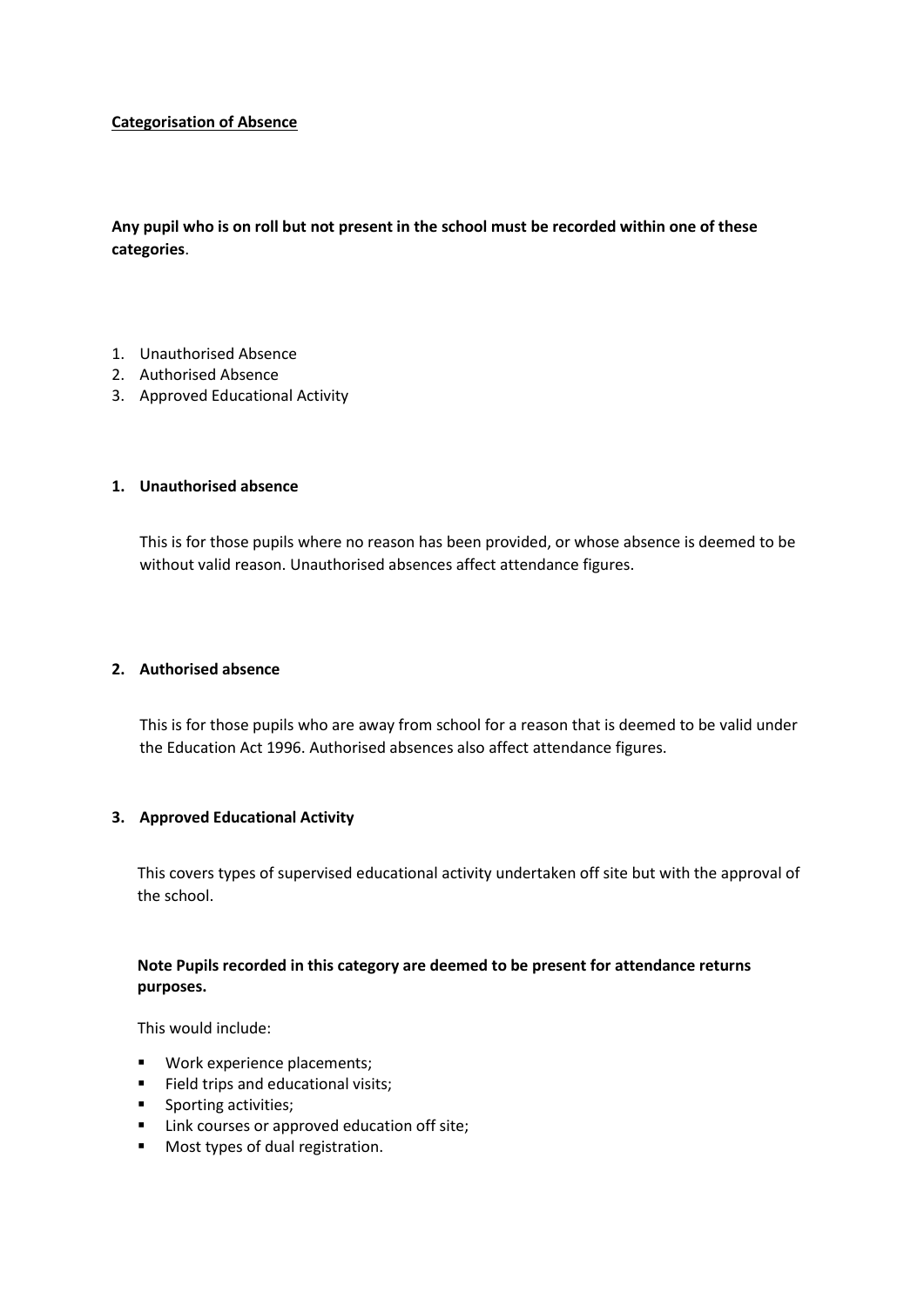Registers by law must be kept for at least 3 years.

The school will use paper registers and a computerised system for keeping the school attendance records.

Entries in paper registers must be in ink.

#### **Register Security**

The registers are kept securely in designated folders in the administration block overnight.

Each morning registers are taken to the classrooms and are left in a designated place ready for the return of the registers.

After morning registration, the registers are collected and returned to the school office. Once received, the administration officer updates/amends the manual registers in line with absence information recently received.

Before the afternoon registration period, the registers are taken to the classrooms for manual completion. Once completed, they are returned to the school office for the input of attendance data onto the computerised system, and for safe keeping.

#### **The Law**

The Education Act 1996 Part 1, Section 7 states:

The parent of every child of compulsory school age shall cause him/her to receive efficient full-time education suitable-

- [a] To his/her age, ability and aptitude and
- [b] To any special needs he/she may have.

Either by regular attendance at school or otherwise.

For educational purposes the term parent is used to include those that have parental responsibility and/or those that have the day to day care of the child.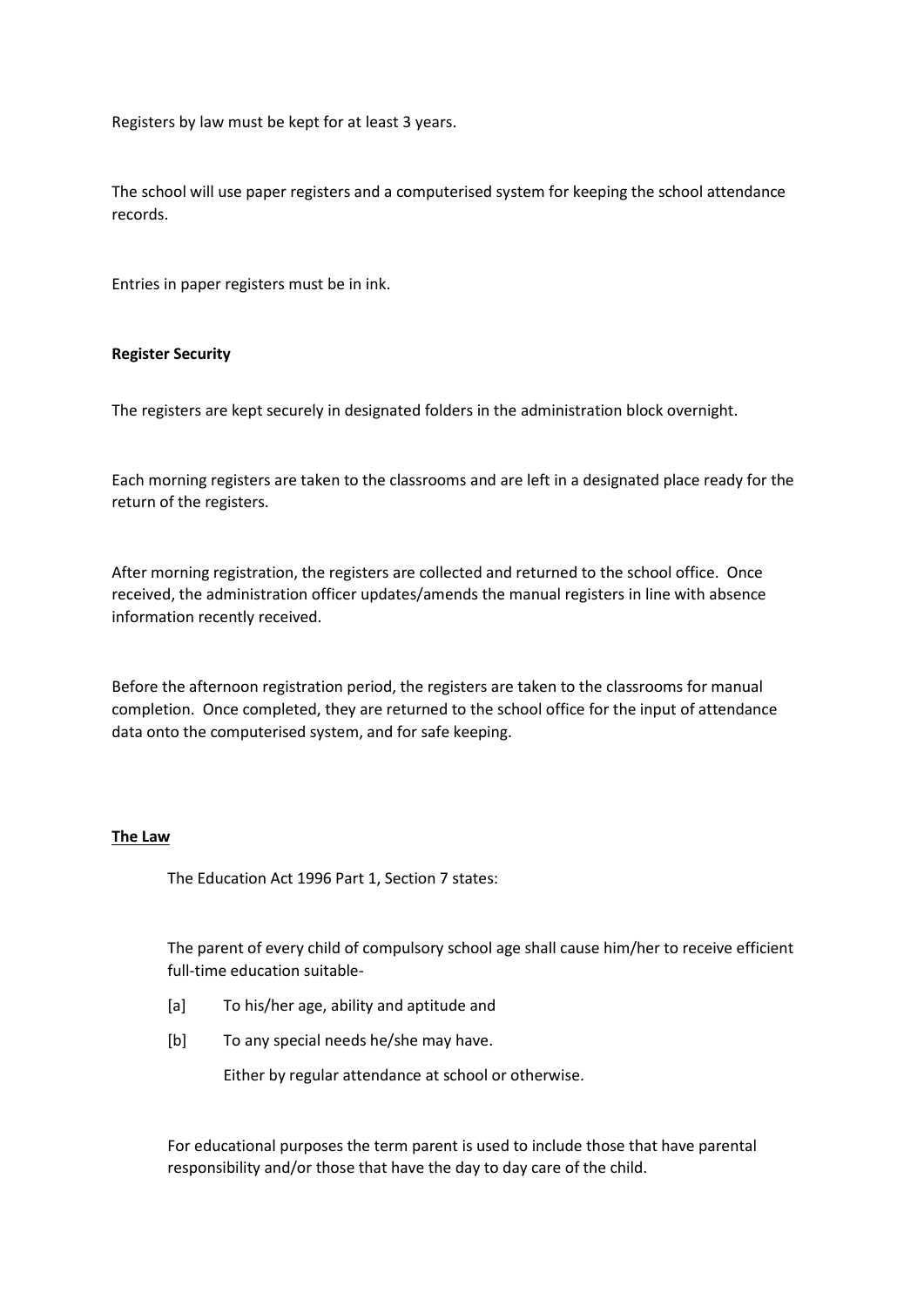The legislation that appertains to children who are of compulsory school age and are registered at school is contained within this Act.

Part V1 Section 444 contains the details of when an offence is committed if a child fails to attend school.

Register and Admission Roll keeping.

The legal requirements are found in:

The Education [Pupil Registration] (England) Regulations 2006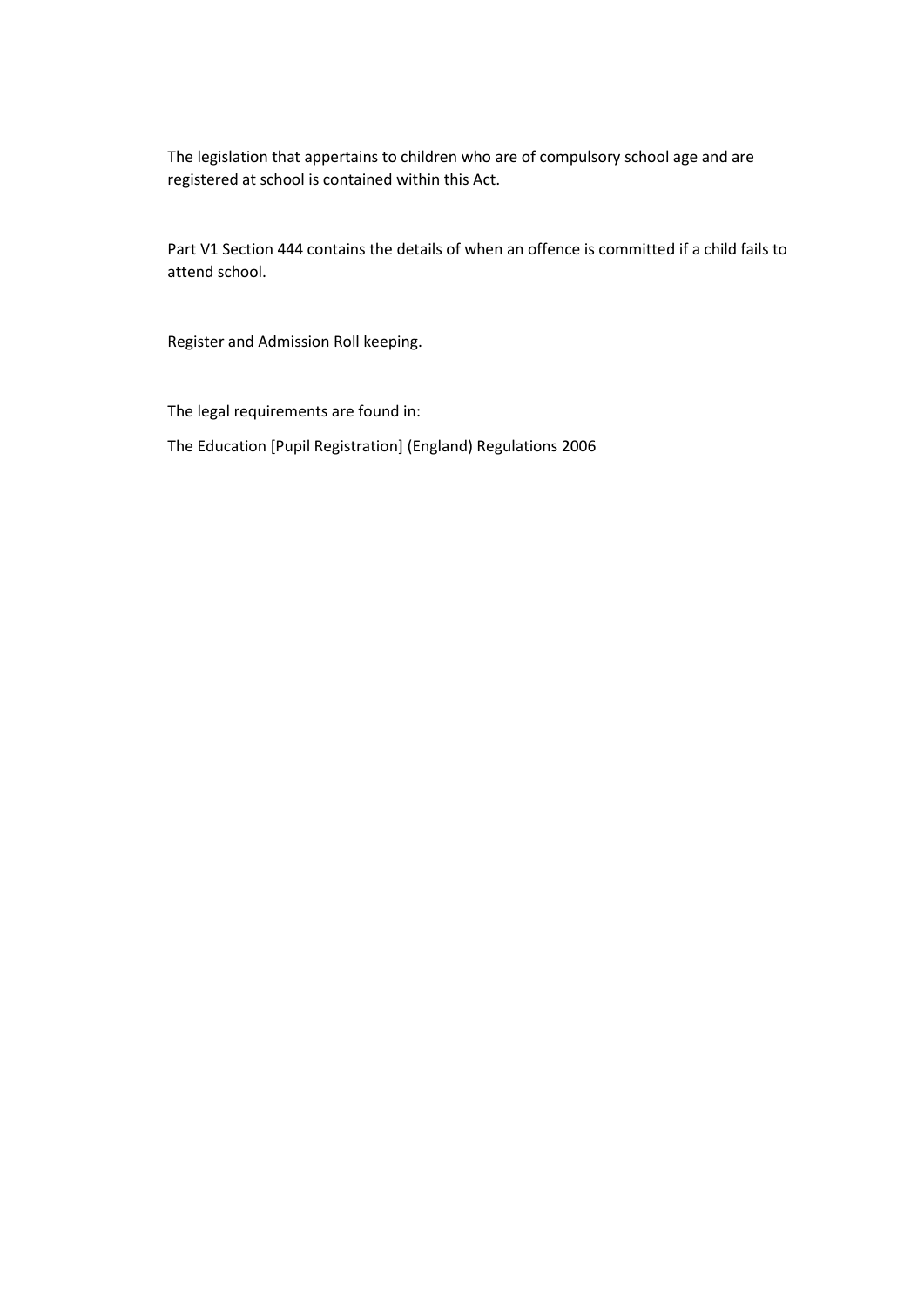#### **APPENDICIES**

**Appendix 1a - Late Letter** 

Date

#### **Re: Attendance of (insert child's name)**

Dear Parents/Carers,

During the last half term, your child arrived at school after 9.00am and received a late mark on **x occasions.**

Your child's attendance and punctuality will be closely monitored during the next half term. I enclose a copy of the attendance certificate for your information.

When a child is late for school, they will miss valuable learning time, which could have a detrimental impact on your child's progress and attainment. They may also miss key information and messages from their class teacher. Arriving late for school can affect a child's routine and wellbeing.

If you would like to discuss any issues regarding this, please contact the school office to arrange a convenient appointment with your child's class teacher.

Yours sincerely,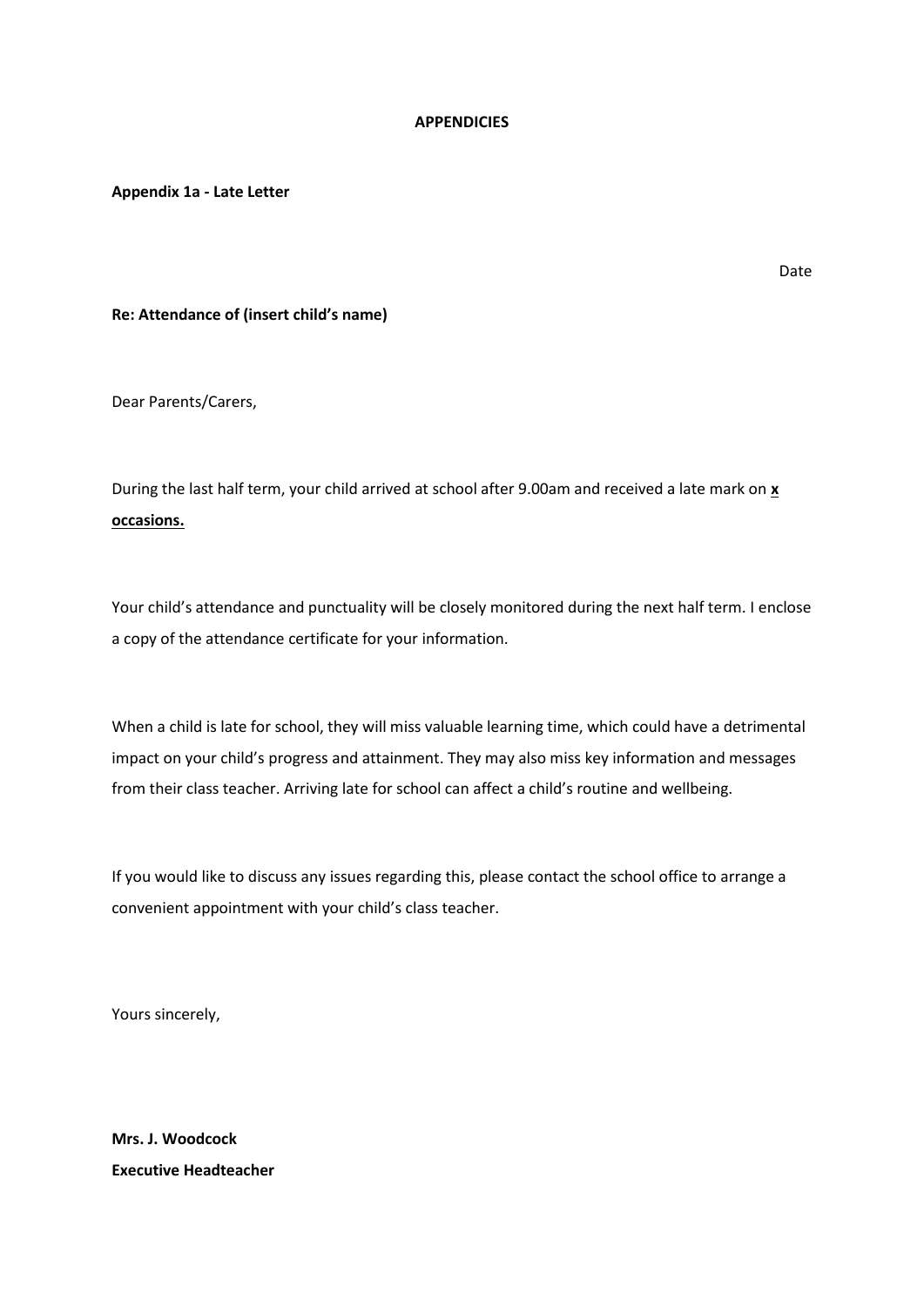**Attendance Letters** 

**Appendix 1b - White Letter** 

Date

#### **Re: Attendance of … Class …**

Dear Parents/Carers,

For a child to reach their full educational achievement, a high level of school attendance is essential. As a school we consistently work towards a goal of 100% attendance for all children. Systems are in place to carefully monitor attendance and we aim to communicate with parents when there are any concerns over attendance figures. The Local Authority consider any attendance below 90% as 'Persistent Absence'.

During the academic year so far, your child's attendance is %.

As this is below 90%, your child's attendance will be closely monitored during the next half term.

I enclose a copy of the attendance certificate for your information.

If you would like to discuss any issues regarding this, please contact the school office to arrange a convenient appointment with your child's class teacher.

Yours sincerely,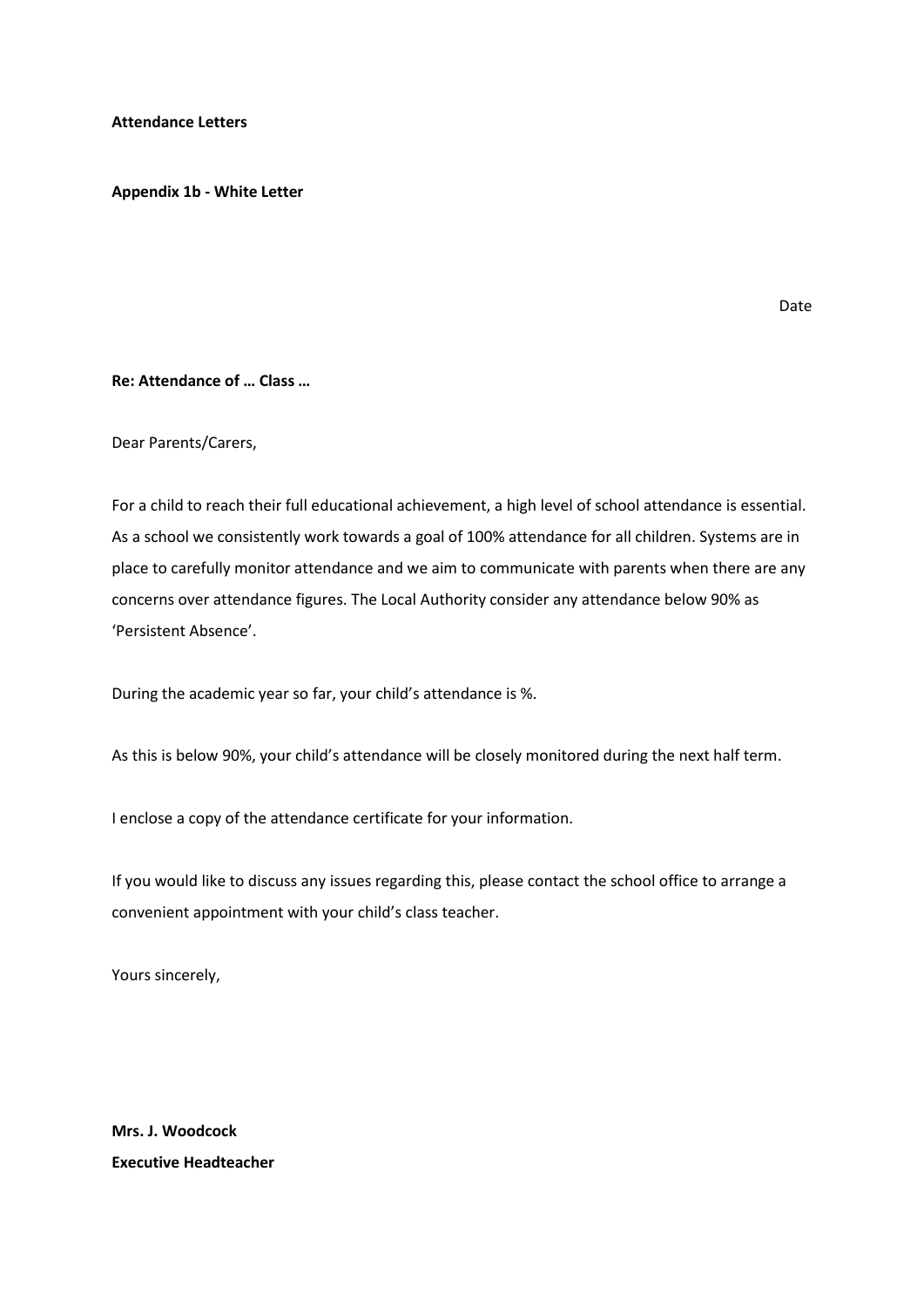#### Date

#### **Re: Attendance of … Class …**

Dear Parents/Carers,

During the academic year so far, your child's attendance is %.

I am pleased to inform you that there has been an improvement in your child's attendance.

Your child's attendance figure is now above 90%, which is the Local Authority Threshold for Persistent Absence. We hope that this remains above this threshold and your child's attendance continues to improve.

I enclose a copy of the attendance certificate for your information for your information.

Many thanks for your support.

Yours sincerely,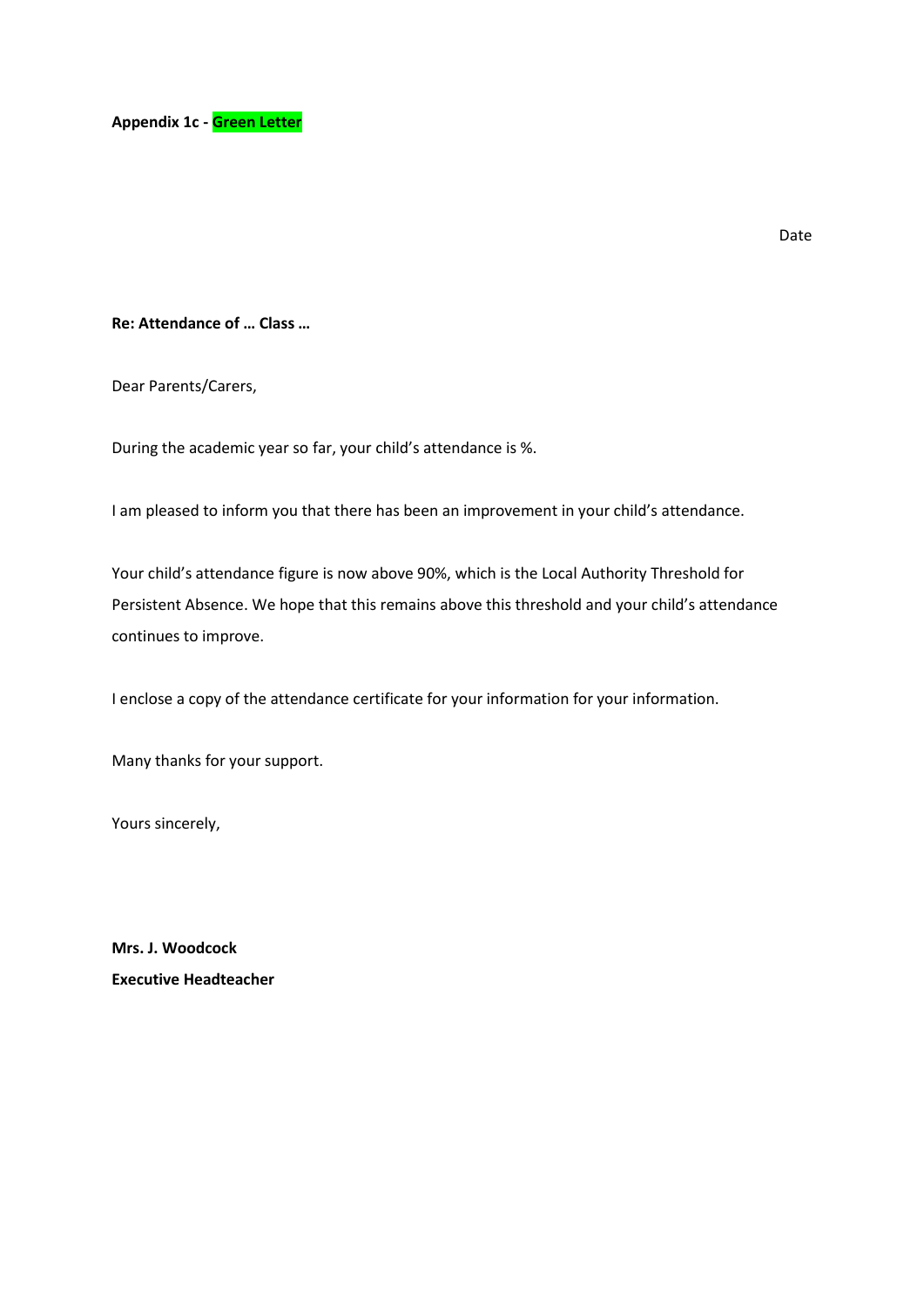**Appendix 1d - Yellow Letter**

Date

#### **Re: Attendance of … Class …**

Dear Parents/Carers,

During the academic year so far, your child's attendance is %.

I am pleased to inform you that there has been an improvement in your child's attendance.

However, the attendance figure remains below 90%, which is the Local Authority Threshold for Persistent Absence. Therefore, we will continue to monitor your child's attendance during the next half term and I hope that it continues to improve.

I enclose a copy of the attendance certificate for your information for your information.

If you would like to discuss any issues regarding this, please contact the school office to arrange a convenient appointment with your child's class teacher.

Yours sincerely,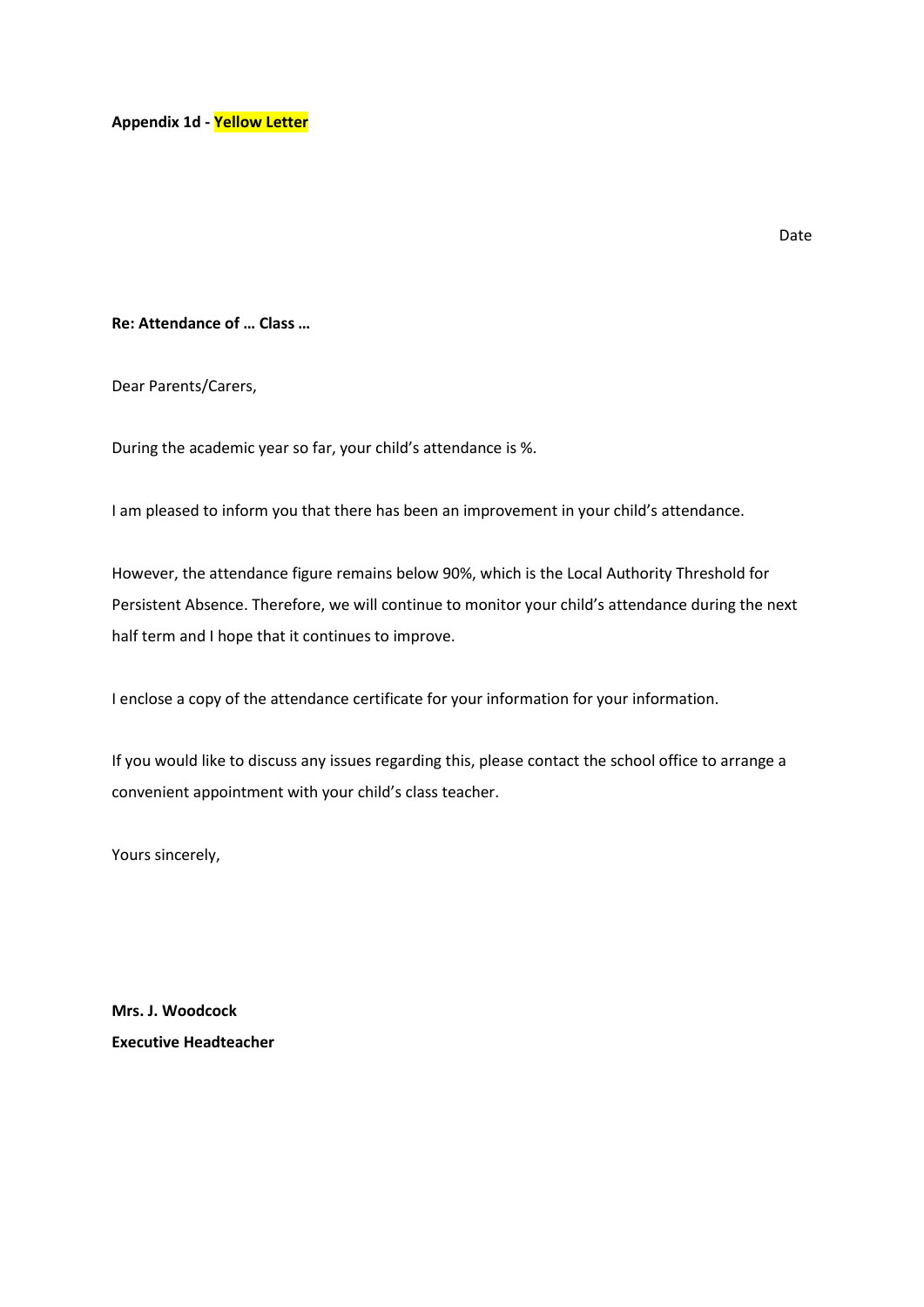

Date

#### **Re: Attendance of … Class …**

Dear Parents/Carers,

During the academic year so far, your child's attendance is %.

There has been no improvement in your child's attendance since the last half term and the attendance figure remains below 90%, which is the Local Authority Threshold for Persistent Absence. Therefore, we will continue to closely monitor your child's attendance during the next half. I enclose a copy of the attendance certificate for your information.

You will be contacted by school to discuss how we can support improving your child's attendance.

For a child to reach their full educational achievement, a high level of school attendance is essential. As a school we consistently work towards a goal of 100% attendance for all children. Systems are in place to carefully monitor attendance and we aim to communicate with parents when there are any concerns over attendance figures.

Yours sincerely,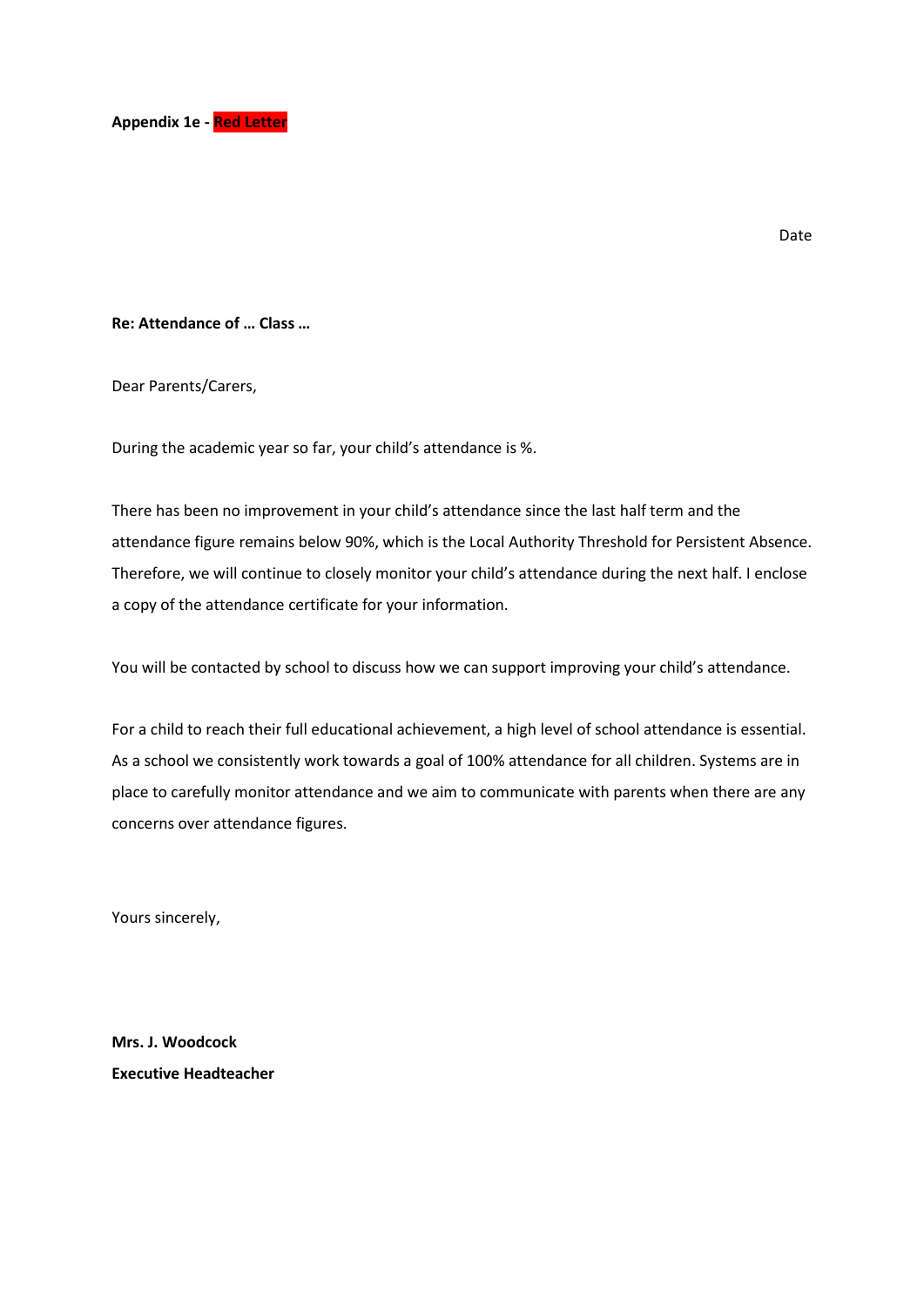#### **Appendix 2 - Leave of Absence in Term Time Request Form**

Date

Dear Parents/Carers,

#### **Re: Leave of Absence Requests**

As I am sure you appreciate, regular school attendance is essential if your child is to maximise their educational opportunities. Interruptions in school attendance not only disrupts your child's education, it makes it harder to catch up on work missed, and it can also affect their social life within school.

It is the school's responsibility to provide the best education possible. We can only do this if your child attends regularly.

From September 2013 amendments to the 2006 School Attendance Regulations make it clear that Headteachers may not grant any requests for holidays in term time.

#### **Additionally**

- All requests for leave in term time must be in writing on the Leave of Absence Request Form (see reverse).
- Any granting of leave does not set a precedent for similar future requests and the frequency/duration of such leave periods will be considered as factors in any decisions.
- Requests will be considered by the Executive Headteacher.
- Any approved leave must be subject to a contract/agreement between parents and the school stating what leave has been granted and the pupil's date of return to school.
- School will not provide work for children for unauthorised absences.
- If a request for a Leave of Absence during term time in unauthorised, you may receive a fixed penalty notice.

Yours sincerely

**Mrs. J. Woodcock**

**Executive Headteacher**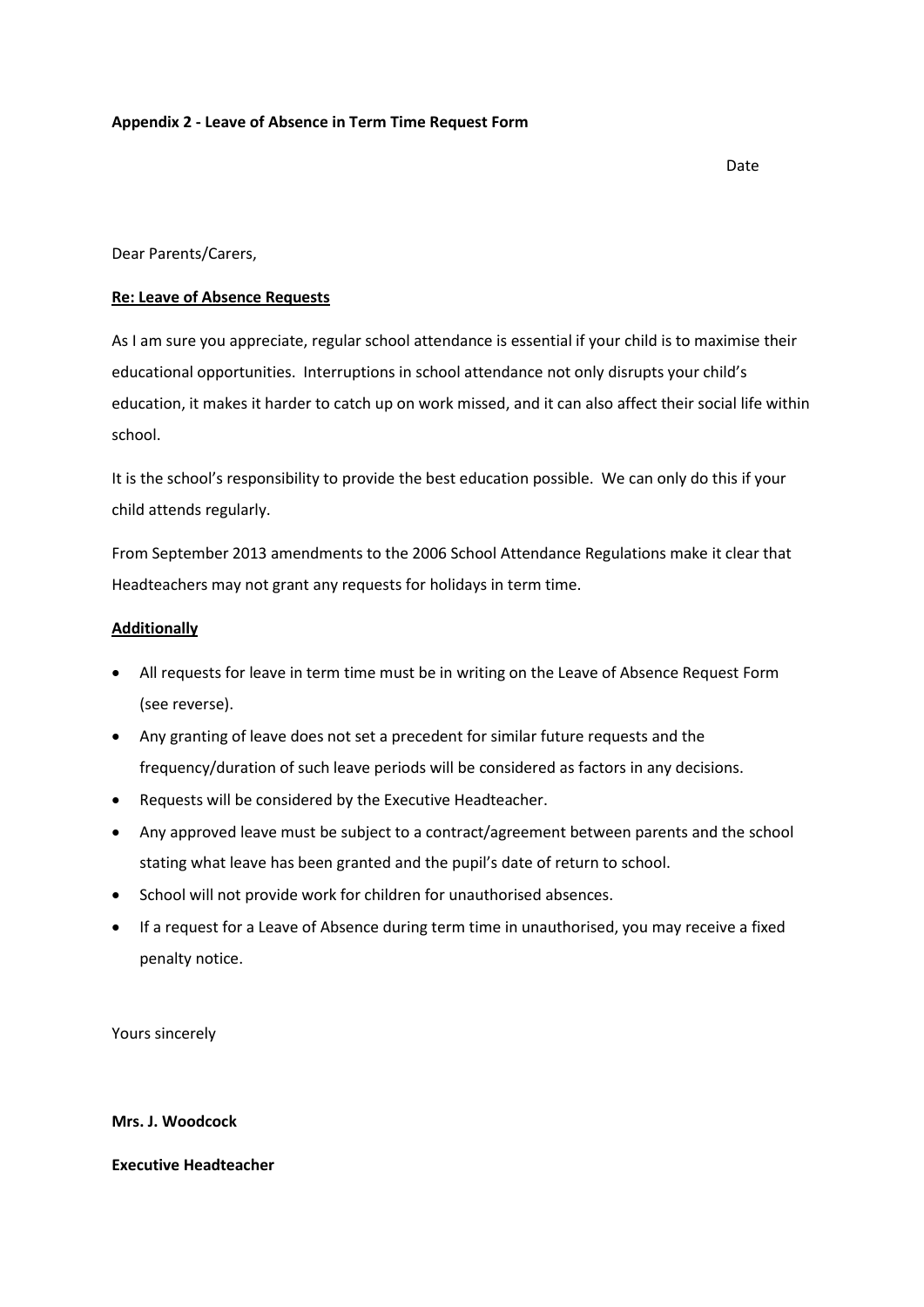# **Term Time Holiday Request Form\***

| Child's name:                                                                                                                                                                                                                                                                                                       | Class:                                                 |                                         |   |  |  |  |
|---------------------------------------------------------------------------------------------------------------------------------------------------------------------------------------------------------------------------------------------------------------------------------------------------------------------|--------------------------------------------------------|-----------------------------------------|---|--|--|--|
| Date(s) of absence:                                                                                                                                                                                                                                                                                                 |                                                        |                                         |   |  |  |  |
| Length of absence:                                                                                                                                                                                                                                                                                                  |                                                        |                                         |   |  |  |  |
| Reason for absence:                                                                                                                                                                                                                                                                                                 |                                                        |                                         |   |  |  |  |
|                                                                                                                                                                                                                                                                                                                     |                                                        |                                         |   |  |  |  |
|                                                                                                                                                                                                                                                                                                                     |                                                        |                                         |   |  |  |  |
| Parent/Carer Name:                                                                                                                                                                                                                                                                                                  |                                                        |                                         |   |  |  |  |
| Signed:                                                                                                                                                                                                                                                                                                             |                                                        |                                         |   |  |  |  |
| Date requested:                                                                                                                                                                                                                                                                                                     |                                                        |                                         |   |  |  |  |
|                                                                                                                                                                                                                                                                                                                     |                                                        |                                         |   |  |  |  |
|                                                                                                                                                                                                                                                                                                                     | <b>NOTE</b>                                            |                                         |   |  |  |  |
| *Please be advised that, by taking this term time holiday you may incur a fine from the local<br>authority/attendance enforcement service (Educational Penalty Notice - EPN). For further<br>details please refer to the school's Attendance Policy - available on request or via the school<br>website, thank you. |                                                        |                                         |   |  |  |  |
|                                                                                                                                                                                                                                                                                                                     | All term time holidays are all unauthorised therefore: | Absence code =                          | G |  |  |  |
| Signed:                                                                                                                                                                                                                                                                                                             |                                                        | Mrs J. Woodcock (Executive Headteacher) |   |  |  |  |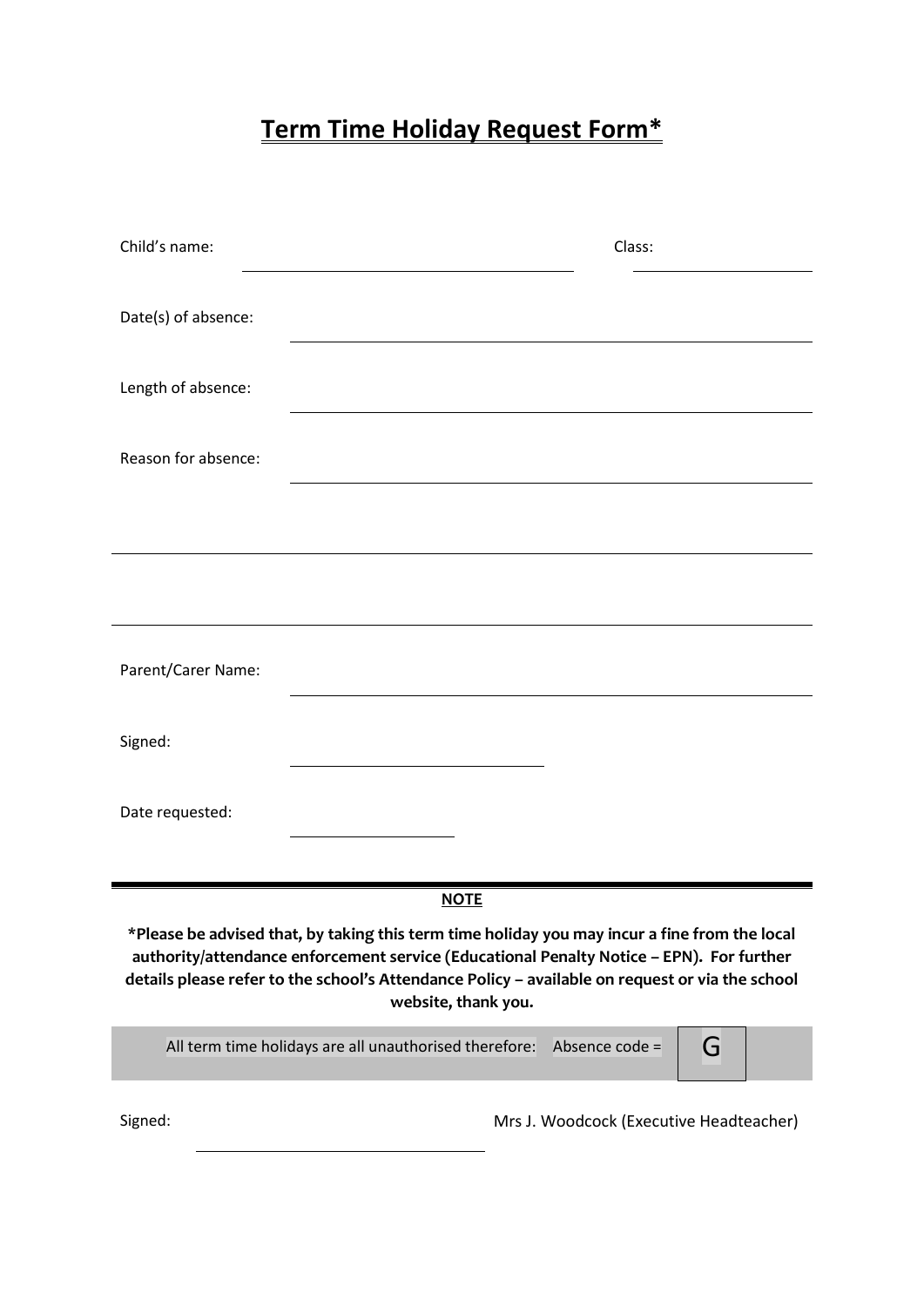The Executive Head Teacher will consider the following points before authorising leave:-

- The pupil's previous attendance history • The age of the pupil
	- the child's stage of education
	- time of the year (SATS/Exams)
	- The nature/reasons for the absence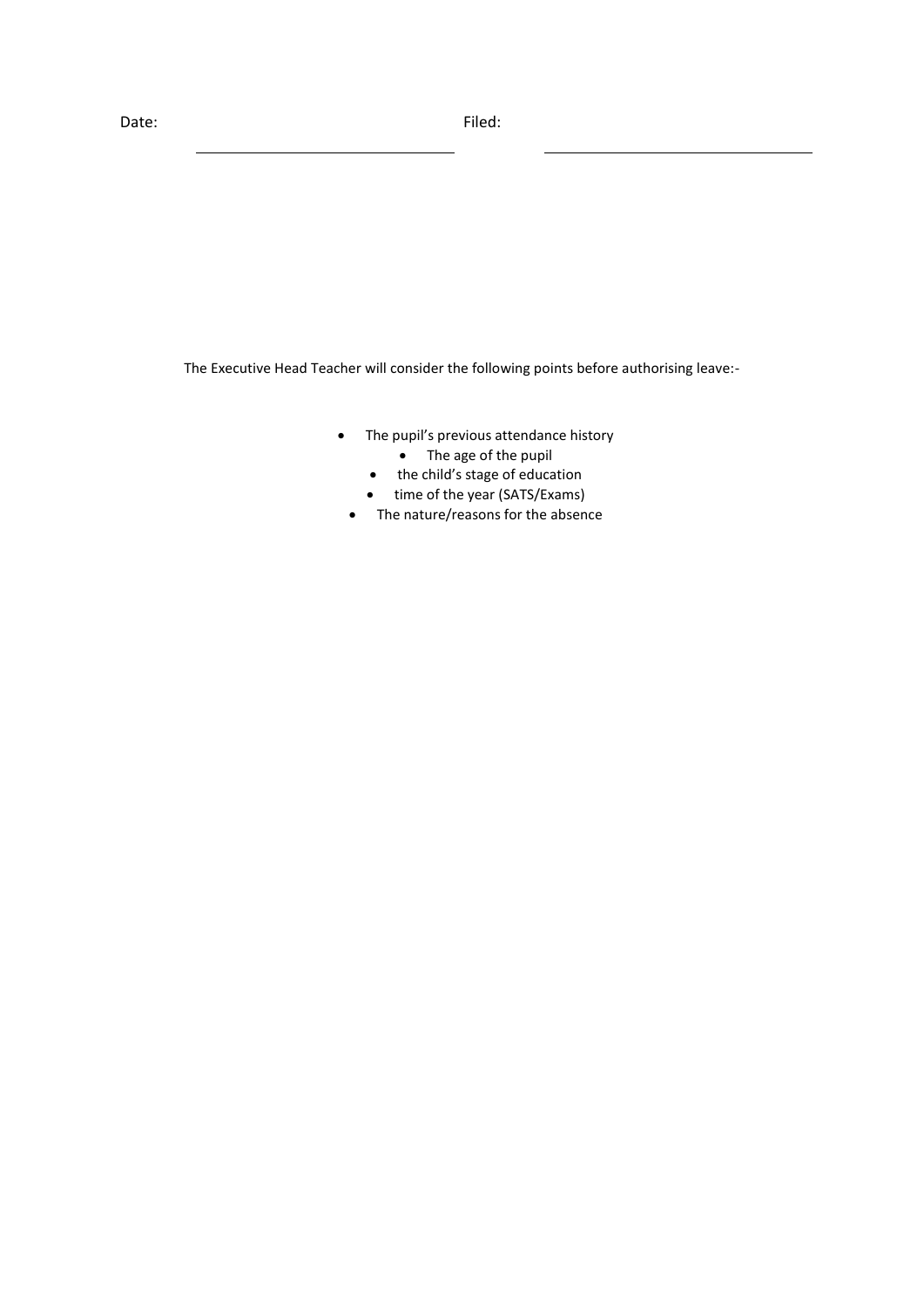#### **Appendix 3 - Leave of Absence in Term Time Outcome Letter: Unauthorised**

Dear (insert name of Parents/Carers),

From September 2013 amendments to the 2006 School Attendance Regulations make it clear that Headteachers may not grant any requests for holidays in term time.

Unfortunately, I am **unable** to grant your request for (insert child's name) to be absent from school during term-time on/from (insert dates requested) as it does not meet the agreed criteria.

I assure you that I have made this decision with the best interests of your child in mind and, I therefore, will not authorise this absence.

The importance of school attendance is such that leave of this kind will only be granted where the circumstances are exceptional. This is in line with Local Authority's Policy on absence during termtime.

Wigan LA are informed of unauthorised absences from school if your child falls into one or more of the following categories within a 12-week period:

- 10 sessions (5 days) of unauthorised absence with under 90% attendance
- 20 sessions (10 days) of unauthorised absence
- persistently arrives late for school after the close of registration

Wigan LA may take appropriate action, which could include issuing Fixed Penalty Notices or Court Action.

It is essential that your child attends school regularly to benefit fully from their education.

Yours sincerely

**Mrs. J. Woodcock**

**Executive Headteacher**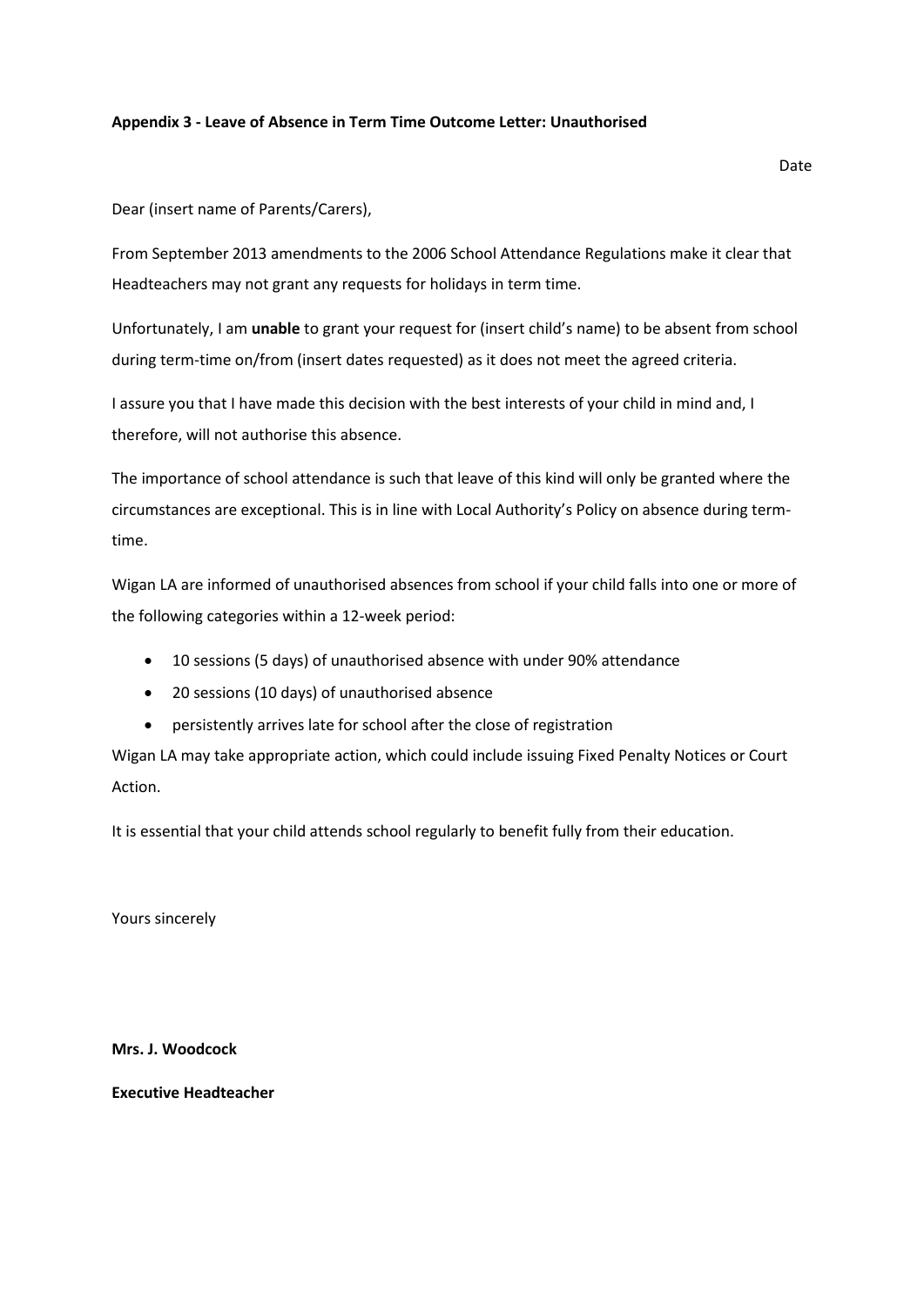#### **Appendix 4 Leave of Absence in Term Time Outcome Letter: Authorised**

Dear (insert name of Parents/Carers),

We have agreed that your child will be absent from school on (insert date) as per the Leave of Absence Request Form submitted recently.

The granting of this period of leave does not set any precedent for future applications.

It is also understood that if he/she does not return by the agreed date without suitable reason, any further absence may be recorded as unauthorised.

Yours sincerely,

**Mrs. J. Woodcock**

**Executive Headteacher**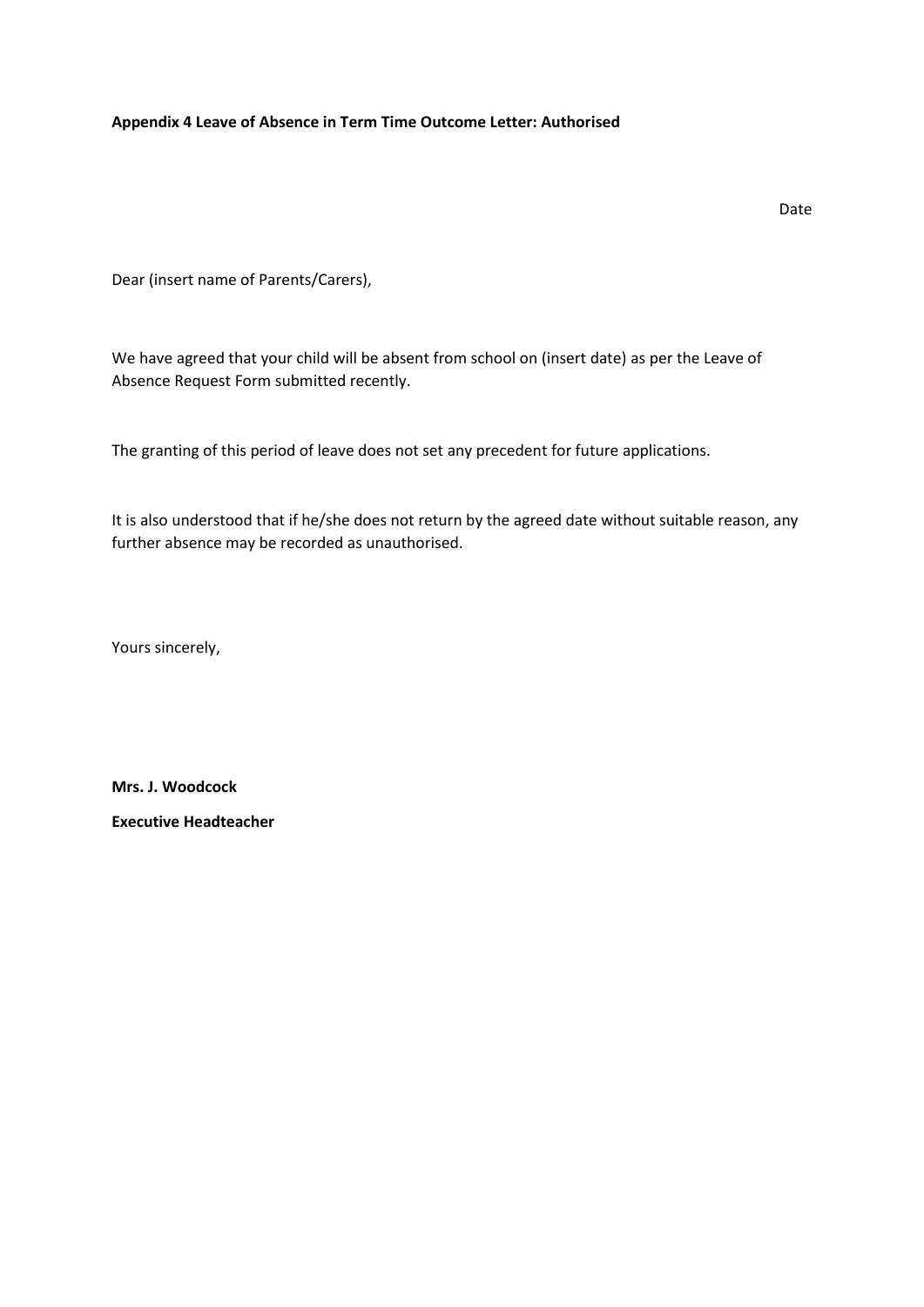#### **Appendix 5 – Information letter regarding Education Penalty Notices**

Dear Parents/Carers,

#### **Education Penalty Notice Warning for Non-School attendance**

Under the Education Act 1996, parents and carers have a duty to make sure their children regularly attend school. If parents or carers fail to do this, they can be prosecuted.

Working within a Code of Conduct the Local Authority can issue a penalty notice to parents or carers if a child has missed a number of sessions without permission from the school.

If your child falls within one or more of these categories within a 12-week period

- 10 sessions (5 days) of unauthorised absence with under 90% attendance
- 20 sessions (10 days) of unauthorised absence
- persistently arrives late for school after the close of registration

You could receive a Penalty Notice of £60 which will increase to £120 if not paid within 21 days. The Penalty Notice will need to be paid in full before 28 days of the notice being served. Failure to pay a penalty notice may result in prosecution (a separate penalty notice may be issued to each parent for each child).

In law, an offence is committed if a parent fails to secure a child's regular attendance at school. Wigan Council Attendance Service, in conjunction with schools, will use these powers as an early deterrent to prevent patterns of unauthorised absence developing.

You may also receive a Penalty Notice for the offence of failing to secure regular school attendance under the following circumstances:

- Your child is stopped on a truancy sweep
- You fail to ensure that your child is not in a public place during the first 5 days of a fixed term or permanent exclusion.